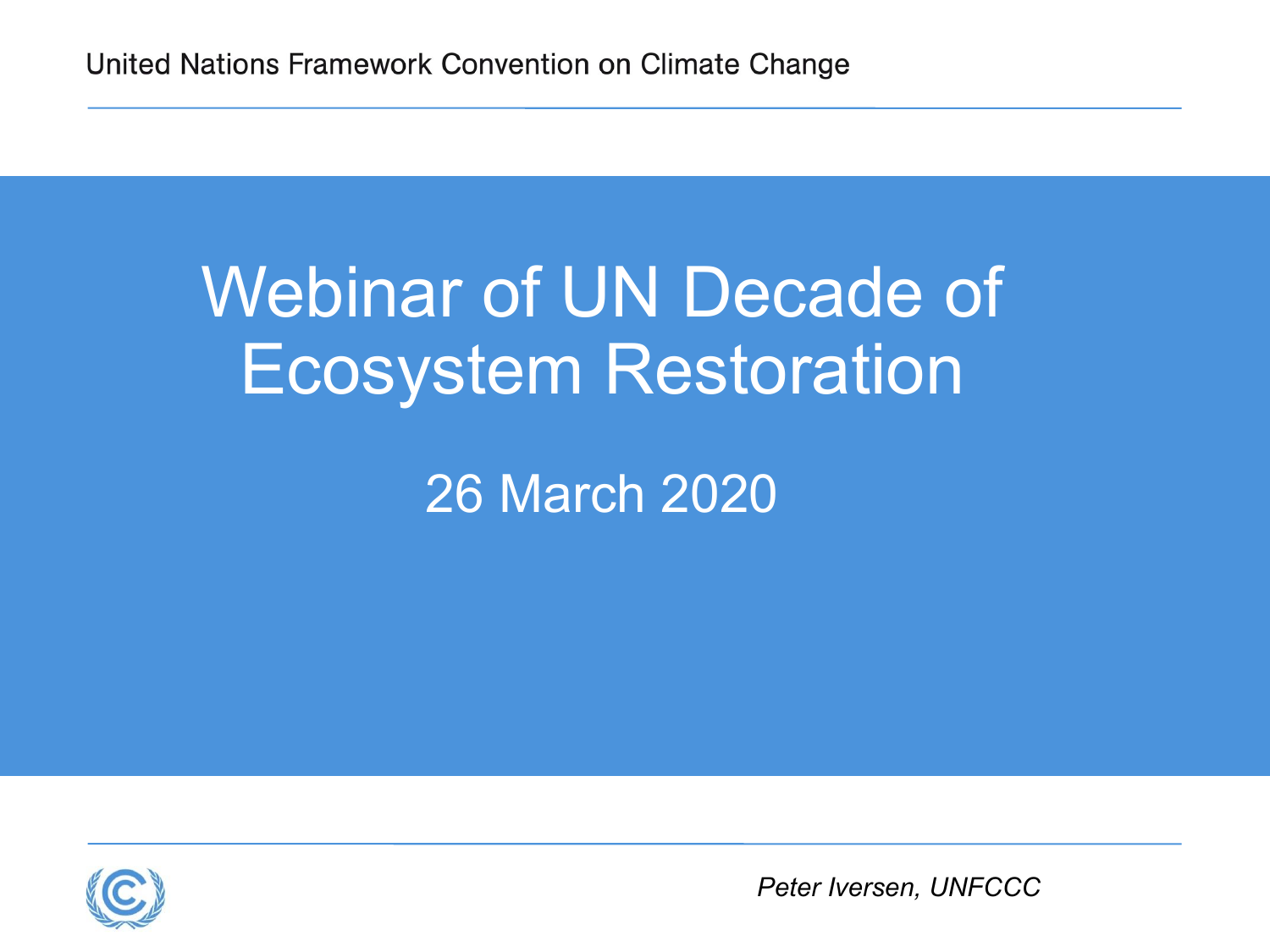IPCC Special report on climate change and land (2019)

- Land is simultaneously a source and a sink of CO<sub>2</sub> due to both anthropogenic and natural drivers. And are at the same time affected by climate change.
- Rapid reductions in anthropogenic greenhouse gas emissions that restrict warming to *"well-below"* 2°C would greatly reduce the negative impacts of climate change on land ecosystems.
- Many land management options exist to both reduce the magnitude of emissions and enhance carbon uptake.

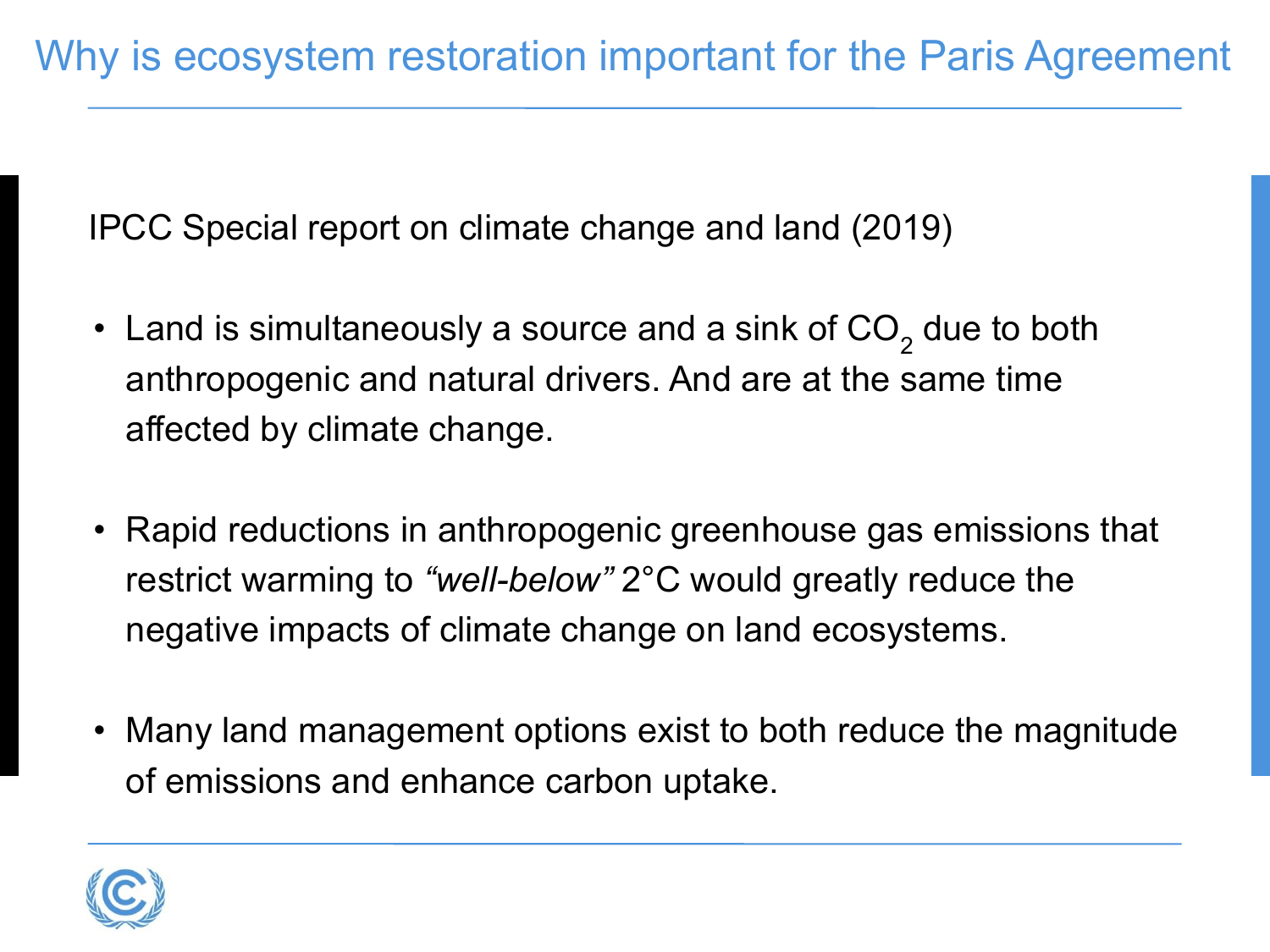United Nations Framework Convention on Climate Change and how it relates to ecosystem restoration

#### **Article 4 COMMITMENTS**

1. All Parties, taking into account their common but differentiated responsibilities and their specific national and regional development priorities, objectives and circumstances, shall:

(d) **Promote sustainable management**, and promote and cooperate in the conservation and enhancement, as appropriate, **of sinks and reservoirs** of all greenhouse gases not controlled by the Montreal Protocol, **including biomass, forests and oceans as well as other terrestrial, coastal and marine ecosystems**;

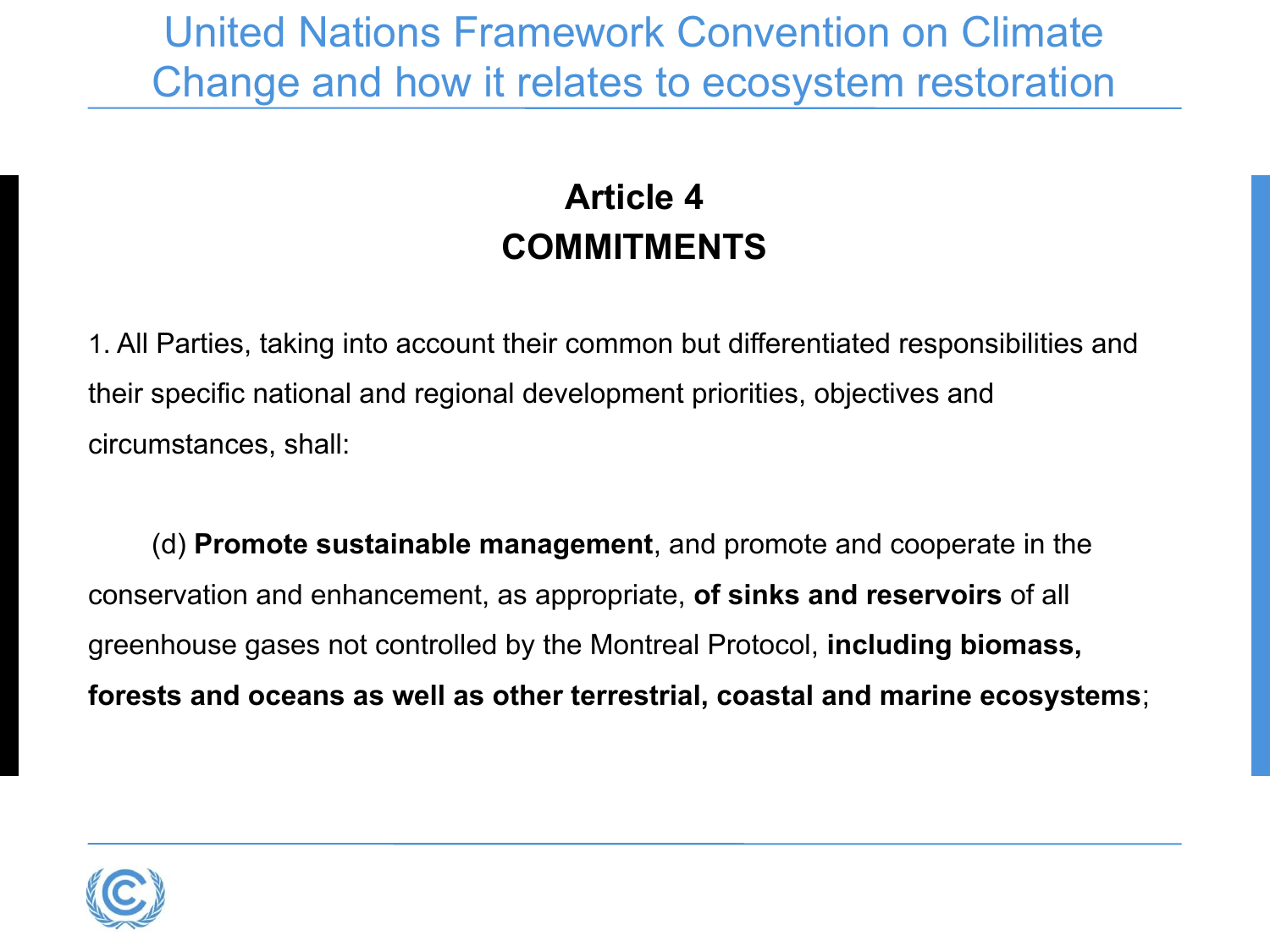#### Paris Agreement

#### **Article 5**

1. Parties should take action to conserve and enhance, as appropriate, sinks and reservoirs of greenhouse gases as referred to in Article 4, paragraph 1(d), of the Convention, including forests.

2. Parties are encouraged to take action to implement and support, including through results-based payments, the existing framework as set out in related guidance and decisions already agreed under the Convention for REDD+….

#### REDD+

- o Reducing emissions from deforestation;
- o Reducing emissions from forest degradation;
- o Conservation of forest carbon stocks;

Sustainable management of forests; hancement of forest carbon stocks.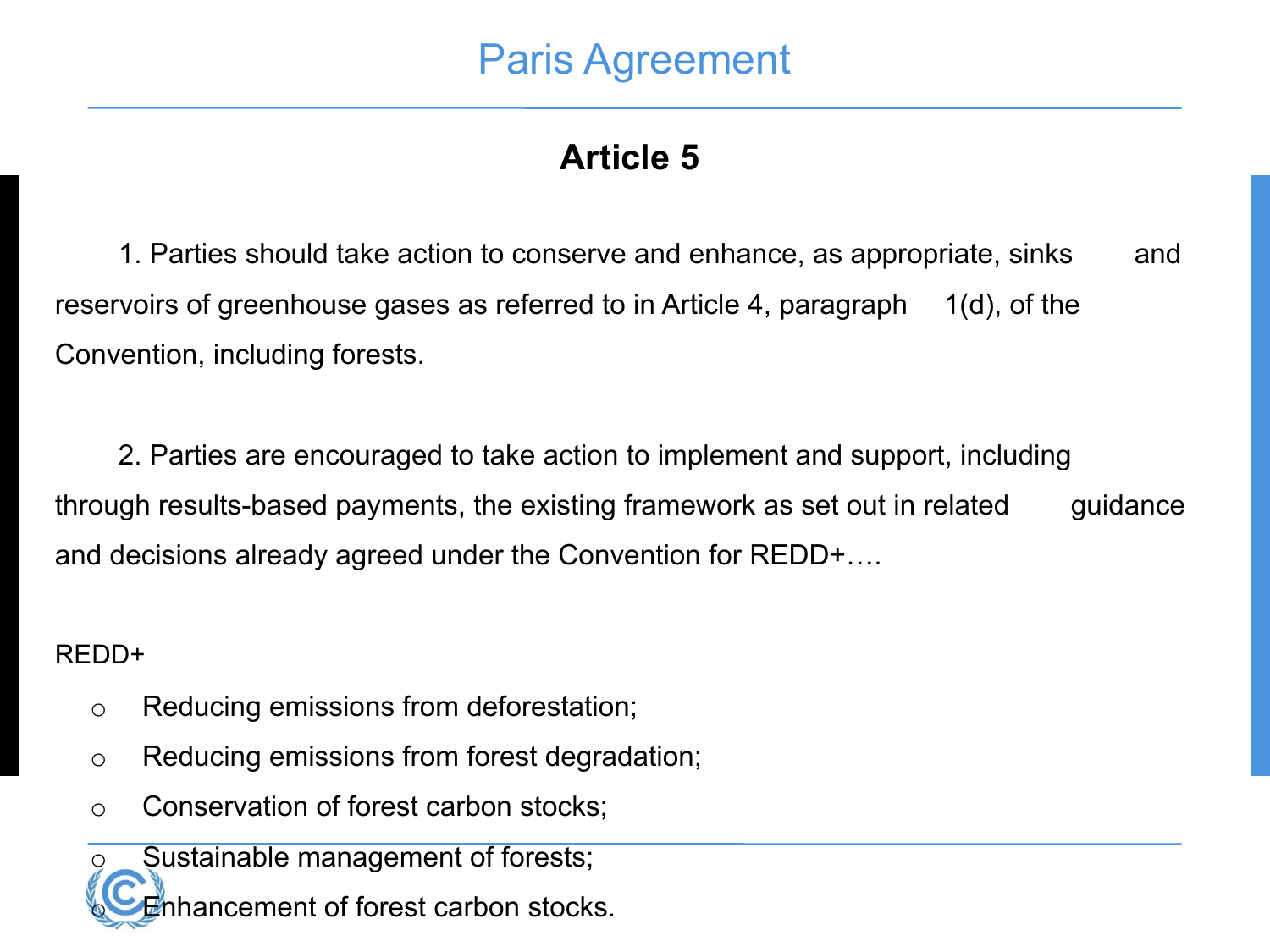- Nationally Determined Contributions (NDCs) are the foundation of the Paris Agreement.
- More than 75 percent of all NDCs contain reference to land use. Some NDCs with a LULUCF component implicitly included as part of an economy-wide emission reduction target and some with a specific sector target such as X ha of forest by 2030 or increase in forest carbon stocks, some mention implementation of REDD+ etc..
- New and updated NDCs to be submitted in 2020

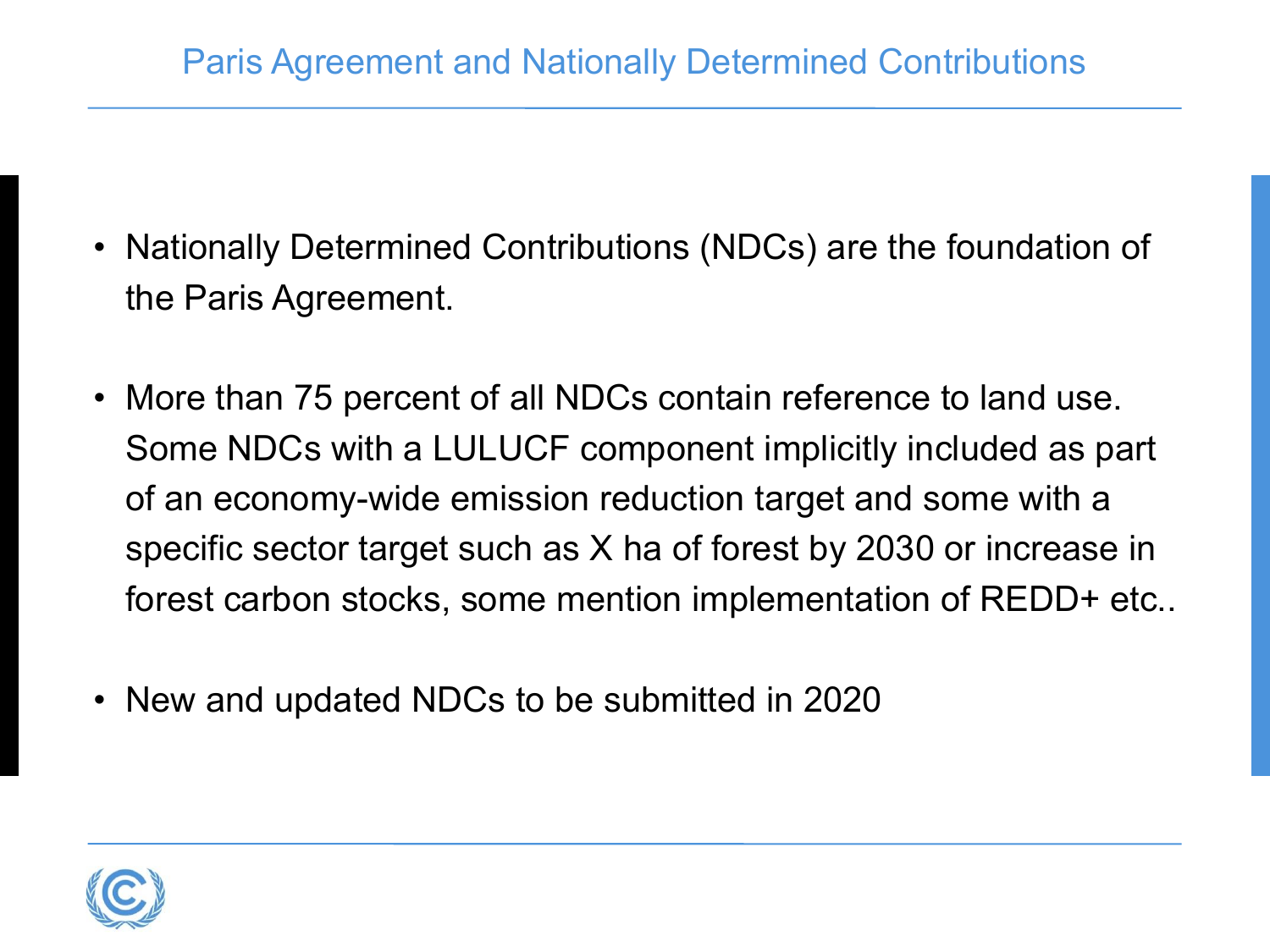The cycle of increasing ambition to meet the Paris Agreement goals



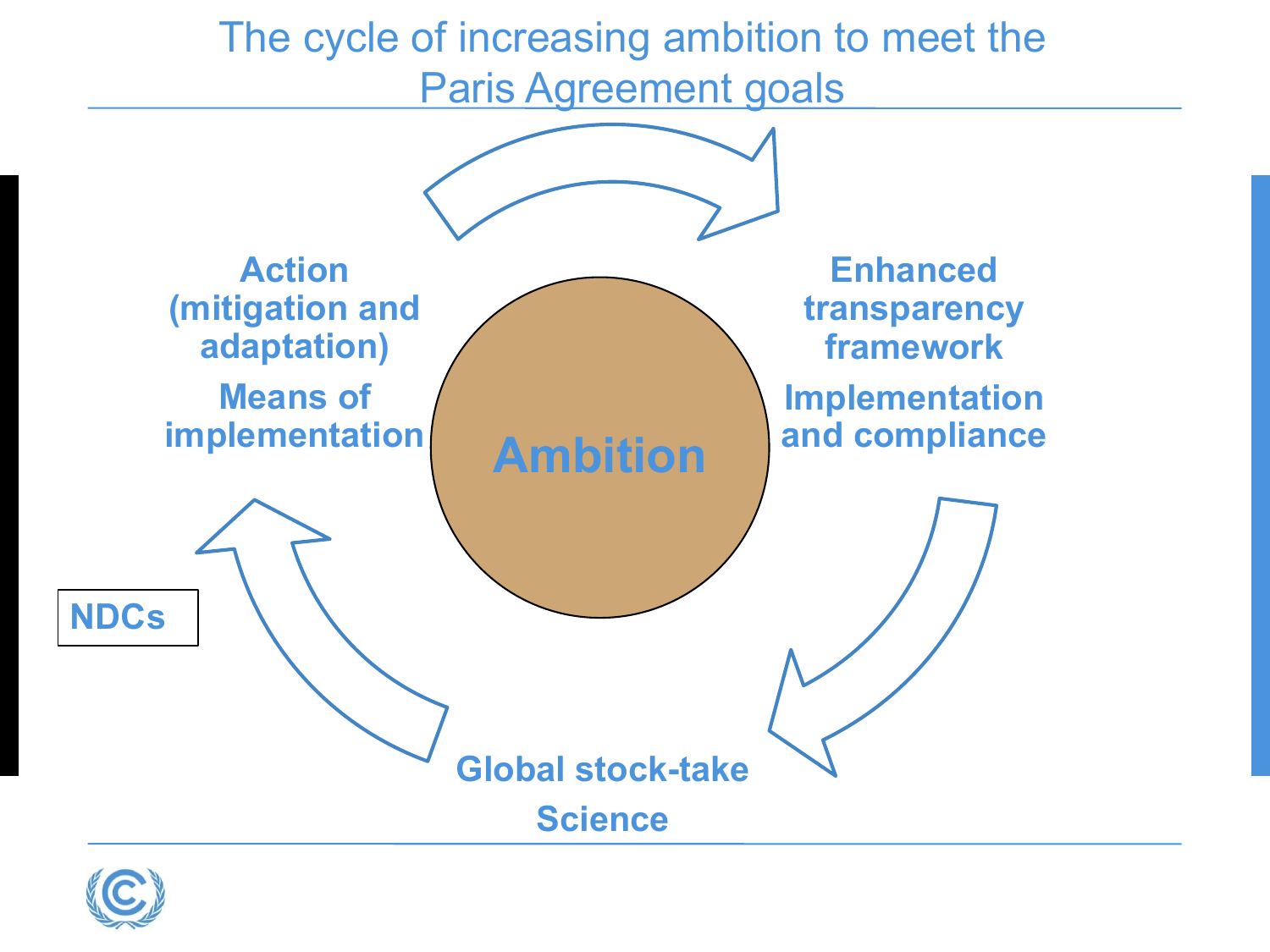- 60 submissions with REDD+ reference levels have been submitted for technical assessment;
- 14 technical annexes with REDD+ results have been submitted for technical analysis;
- All submissions and assessment reports are posted on the UNFCCC REDD+ Web Platform;
- Four countries have been granted results-based payments from the Green Climate Fund REDD+ results-based payments pilot programme amounting to a total of USD 250 M.